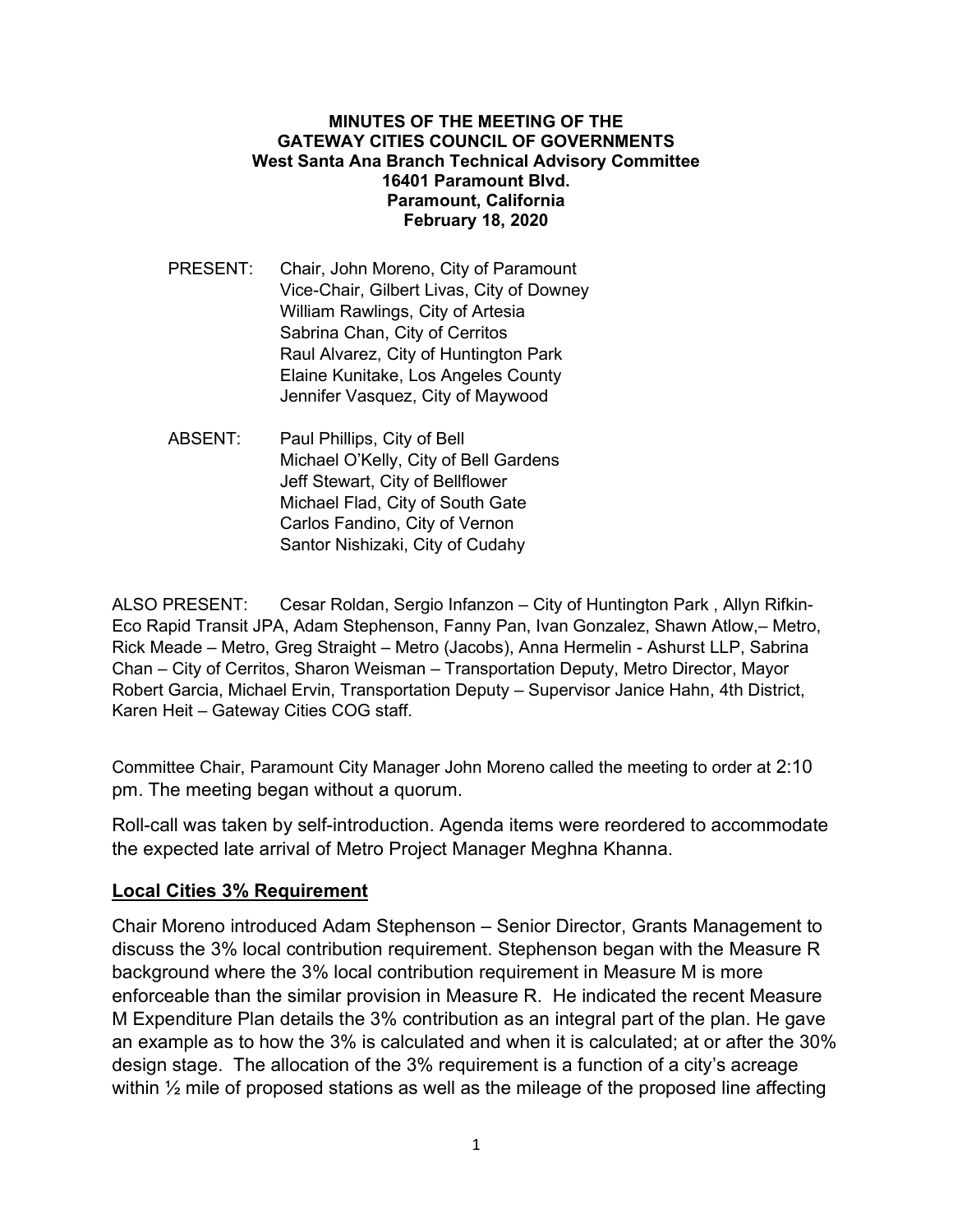a city. He stated that the project cost estimate when the project approximately reaches the 30% mark in 2023 will likely be higher than the estimate currently listed in the Measure M Delivery Plan—so calculating the 3% amount for the project based on the delivery plan cost estimate will likely be inaccurate.

A key milestone will be the selection of a Public Private Partner (3P) for the project. The 3P RFIQ is anticipated to be released in 2021 when the project will be at 15% design. The actual 3P contract, scheduled for 2023, will require the advancement of the design to approximately the 30% level. Construction may start in 2023. Credit can be given for some eligible costs incurred now ahead of the 30% design, subject to written approval from Metro. He reviewed the methodology for determining the 3% based on the center track mileage as well as the jurisdiction's area within the station half-mile radius. Michael Ervin asked if a city's border is more than half-mile mile outside the station area, and the track centerline does not go through the city, then there is no 3% contribution required; this was affirmed to be the case.

He then went on to discuss funding options. He discussed the eligibility of cities using Local Return Funds and Subregional Equity Funds. He also discussed the use of in-kind contributions such as waiving permits and fees, and real estate. Elaine Kunitake from Los Angeles County asked about First/Last Mile (F/LM) projects and how they integrate into the plan. Stephenson explained the difference between F/LM improvements and betterments. Betterments are specifically not counted as part of the project. F/LM projects are an integral part of the project design and count as part of the project cost for the purposes of calculating the 3% contribution amount; this is the distinction. F/LM projects must be developed to the 30% design level, with a corresponding cost estimate, by the time the 3% contribution amount is calculated (around the 30% design phase for the WSAB corridor project). Moreno brought up the example of the City of Paramount's F/LM bikeway project that will run through the project area and when will it start. According to Ivan Gonzalez (Metro), the WSAB FL/M plan hasn't started but there should be some initial conversation on its elements with the cities.

Elaine Kunitake from LA County asked about the cost of segments. Right now, the entire project is being considered to assess the 3%. Karen Heit, Gateway COG staff mentioned the Inglewood 3% assessment and how the city negotiated away the inclusion of the more expensive Los Angeles subway sections that provided no benefit to Inglewood thereby reducing the basis for the assessment. A question was asked about how the percentages will be calculated to individual cities. Stephenson replied that as the design evolves these numbers will change, so a corridor-wide allocation is not possible at this time. However, Stephenson offered to meet individually with cities as desired to discuss their situations in more detail. Metro staff will return in September with any updates on the 3% contribution information.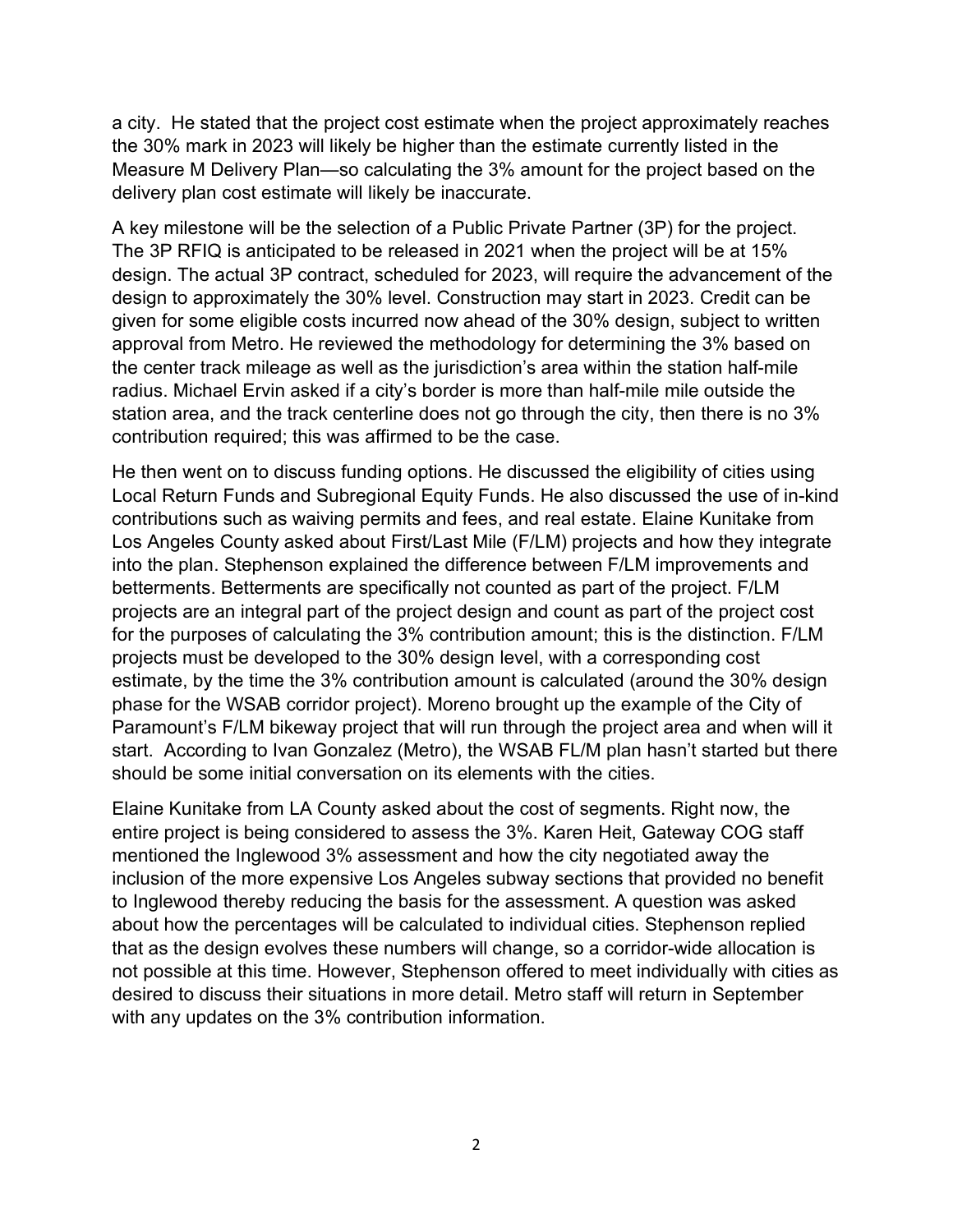## Master Cooperative Agreements

Anna Hermelin with Ashurst LLP and Greg Straight with Metro (Jacobs) stepped in for Meghna Khanna regarding the topic of Master Cooperative Agreements (MCA).

Hermelin began by stating that to achieve the accelerated project construction schedule, Metro wants to work with cities, using the TAC as the forum to execute the MCAs and reviewed the overall project timeline objective which is to deliver the operating line in time for the 2028 Olympics. She then went on to review and discuss the elements of the MCA document that defines the roles and responsibility of each city and Metro during the final design, planning and construction of the line as well as the reimbursement for costs accrued by the cities. Metro anticipates doing enabling work for utility relocation before the P3 developer is selected to minimize overall project risks. Chair Moreno asked about when the "design freeze" occurs. Hermelin noted that it will be defined in the MCA. Hermelin noted that Metro is working on the scope of the P3 developer and sets the baseline for development of the design by the P3 developer.

She reviewed elements of the design and construction phase including traffic management, construction rearrangements, and noted elements of the operation and maintenance phase. She reviewed constraints and risk elements such the Union Pacific Railroad right-of-way negotiations, California Public Utility Commission grade crossing approvals, real estate acquisitions, hazard materials remediation and timing. Traffic management, permanent and temporary street closures are also negotiated through the MCA.

Hermelin reviewed the timeline with the Locally Preferred Alternative selection during 2021 and achieving Advanced Civil Engineering to 15% design. The timing for the Record of Decision is scheduled for early 2022. Metro anticipates coordinating with the Cities to work on the MCAs and wants to execute the MCA by August of 2020. She went over a chart that outlined roles and responsibilities for all three parties under the P3 process. The P3 developer generally performs the majority of Metro's responsibilities under an MCA, noting that Metro remains the contracting party with the City.

She reviewed an ambitious MCA schedule for negotiating and approving MCAs with cities pointing out that Metro wants to work with the cities to achieve this schedule. Metro will send the draft MCA to the Cities 04/02/2020, agreement of terms by 06/01/20, Metro Board approval by 7/25/20; executing the MCAs by 8/3/20 and 30% design for the enabling works submitted to the Cities in 09/20.

Chair Moreno – expressed concern about the tight schedule and trying to get the MCA through the city approval process and the city attorney's office. Chair Moreno suggested initial comments to the draft MCAs could be discussed in the April meeting. Hermelin noted this suggestion. Metro doesn't think they will need to change the MCA after the P3 developer is selected. There might be changes to project design, but they should not change the MCA. Moreno asked about the relationship between the Metro and the P3 developer. The P3 developer will act as a subcontractor to Metro. Gilbert Livas asked